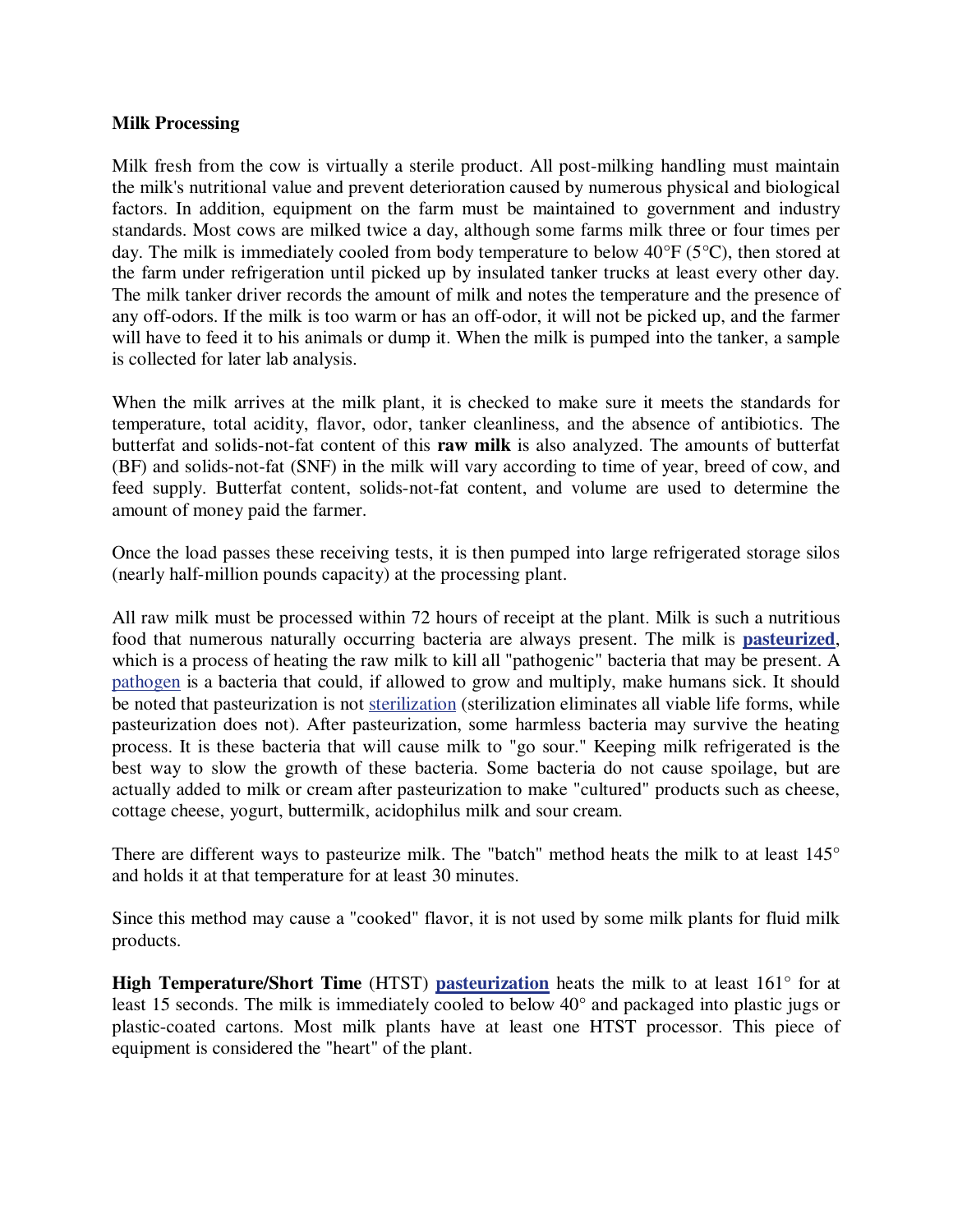Butterfat content accounts for several different types of products. Whole milk, 2%, 1%, Nonfat, and Half & Half are some examples. A machine called a separator separates the cream and skim portions of the milk. A separator is really a large centrifuge that spins about 2,000 rotations per minute. The different types of milk products are then "standardized" by blending the components (skim milk, raw milk, cream) in the correct proportions to yield the desired end-products. Water is never added to lower the butterfat content of fluid milk. Excess cream is used to make ice cream and butter.

Milk is homogenized to prevent the cream portion from rising to the top of the package. The expression "cream rises to the top," is accurate because cream is lighter in weight than milk. The cream portion of un-homogenized milk would form a cream layer at the top of the carton. A "homogenizer" forces the milk under high pressure through a valve that breaks up the butterfat globules to such small sizes they will not "coalesce" (stick together). Homogenization does not affect the nutrition or quality of the product; it is done entirely for aesthetic purposes.

Vitamin quantities may be reduced by the heating process and removal of the butterfat. Therefore, to replace the natural nutrition of nature's perfect food, liquid vitamins are added to fortify most fluid milk products. Many states have milk standards that require the addition of **milk solids**. These solids represent the natural mineral (i.e. calcium, iron), protein (casein), and sugar (lactose) portion of nonfat dry milk. You will see this shown as an ingredient on those products needing fortification.

Quality Control personnel conduct numerous tests on the raw and pasteurized products to insure optimum quality and nutrition. A sample is analyzed for the presence of microbiological organisms with a **standard plate count** (SPC) and **ropey milk** test. The equipment used to analyze butterfat and solids-not-fat is calibrated on a regular basis to insure a consistent, quality product that meets or exceeds government requirements.

All milk products have a **sell-by** date printed on the package. This is the last day the item should be offered for sale. However, most companies guaranty the quality and freshness of the product for at least 7 days past the date printed on the package. Samples of each product packaged each day are saved to confirm that they maintain their freshness 7 days after the sell-by date.

Once the milk has been separated, standardized, homogenized and pasteurized, it is held below 40°F in insulated storage tanks, then packaged into gallon, half-gallon, quart, pint, and half-pint containers. The **packaging machines** are maintained under strict sanitation specifications to prevent bacteria from being introduced into the pasteurized product. All equipment that comes into contact with product (raw or pasteurized) is washed daily. Sophisticated automatic **Cleanin-Place** (CIP) systems guarantee consistent sanitation with a minimum of manual handling, reducing the risk of contamination.

Once packaged, the products are quickly conveyed to a cold storage warehouse. They are stored there for a short time and shipped to the supermarket on refrigerated trailers. Once at the store, the milk is immediately placed into a cold storage room or refrigerated display case.

## **Food Safety**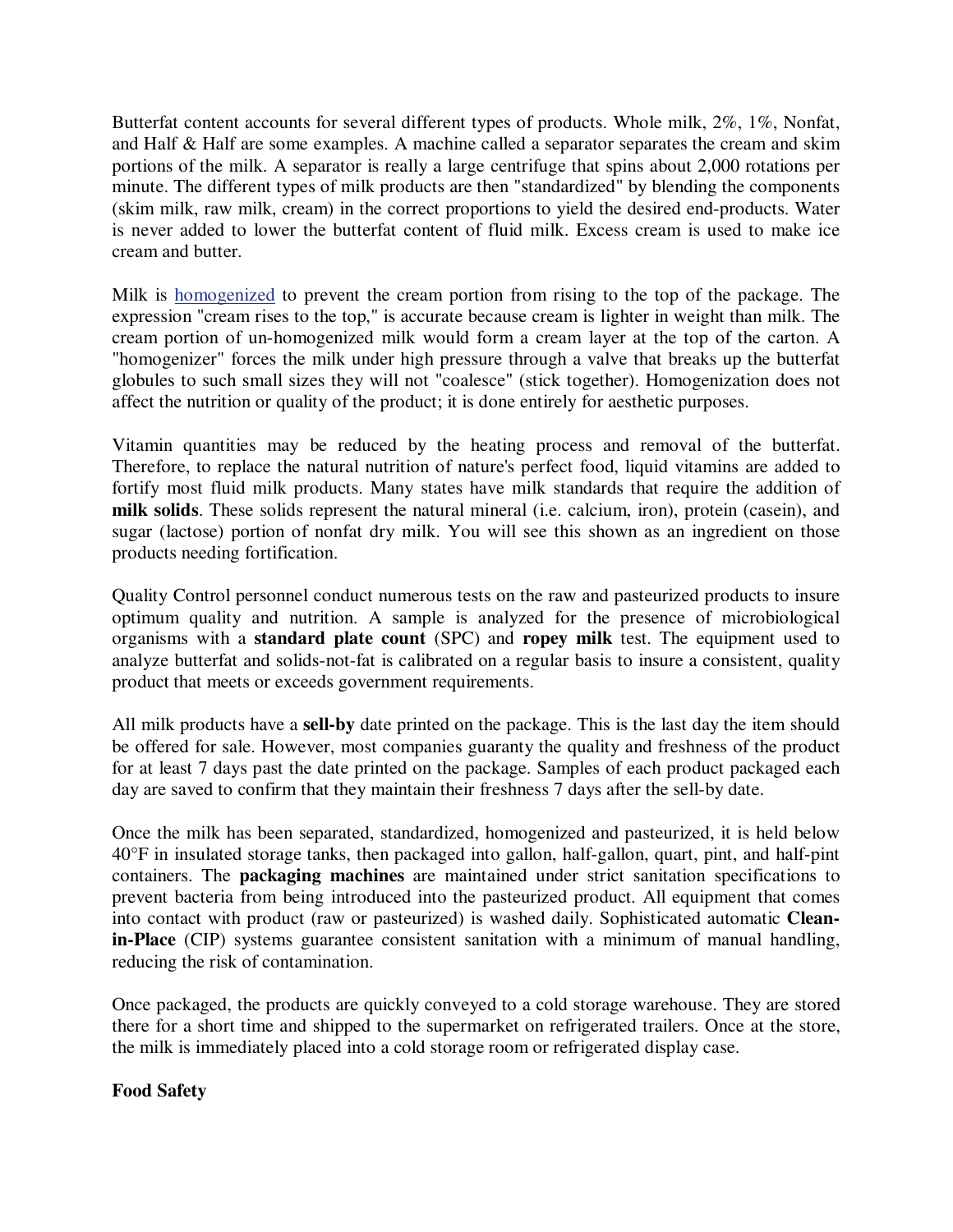Food safety is a very broad topic. Pesticides, herbicides, chemical additives, and spoilage are all of concern, but food scientists, food processors, and consumers focus most on microbiological quality. Microorganisms pose a challenge to the food industry and most food processes are designed with microbial quality in mind. Microorganisms are often too small to be seen with the unaided eye and have the ability to reproduce rapidly. Many of them produce toxins and can cause infections. For all of these reasons, the microbiological quality of the food we eat is scrutinized closely.

Centuries ago, Genghis Khan was able to rule vast stretches of land through the mobility of his army. With very little food, he was able to engage in swift attacks over long periods of time. As the story goes, each horseman carried two leather bags. The larger one held dry milk produced by drying fluid milk in the sun during periods of rest. The smaller bag was used to rehydrate some of the milk powder with water, which was consumed during an offensive. The lightly equipped army of Khan thus could cover long distances in weeks, and eventually controlled most of the Asian continent. Yet, one has to wonder how many people suffered food-borne illness in those days.

Today, food-borne illness is of serious concern. Its frequency is not known because a great majority of the cases go unreported. Reporting food-borne diseases to public health authorities is not required in the United States. Estimates claim as many as 200 million cases in the U.S. per year. Only a small percentage of these are hospitalized. Most are passed off as traveler's diarrhea, 24 hour flu, or upset stomach. Salmonellosis, one of the more serious food-borne diseases, is said to be reported only about 1% of the time. About 42,000 cases of salmonellosis are reported in the U.S. annually, with about 150 deaths. So, there are potentially 4.2 million cases of Salmonella food poisoning annually despite the fact that the U.S. food supply is considered very safe and processed under the best conditions available.

Testing the foods we consume for the presence of pathogenic microorganisms is very important. Although 100% of the food cannot be tested, it can be deemed "safe" through proper audit of the food supply. In many instances, the pathogenic microorganisms are present in very small numbers, but for many of these pathogens, small numbers are all that are necessary to transmit disease or illness. For that reason, the presence of other microorganisms is monitored. These microorganisms provide an index of the sanitary quality of the product and may serve as an indicator of potential for the presence of pathogenic species. *Escherichia coli* (E. coli) is commonly employed as an indicator microorganism. Because E. coli is a coliform bacteria common to the intestinal tract of humans and animals, its relationship to intestinal food-borne pathogens is high.

Total counts of microorganisms are also an indication of the sanitary quality of a food. Referred to as the **Standard Plate Count** (SPC), this total count of viable microbes reflects the handling history, state of decomposition or degree of freshness of the food. Total counts may be taken to indicate the type of sanitary control exercised in the production, transport, and storage of the food. Most foods have standards or limits for total counts. This is especially true for milk.

It must be remembered that a low SPC does not always represent a safe product. It is possible to have low-count foods in which toxin-producing organisms have grown. These organisms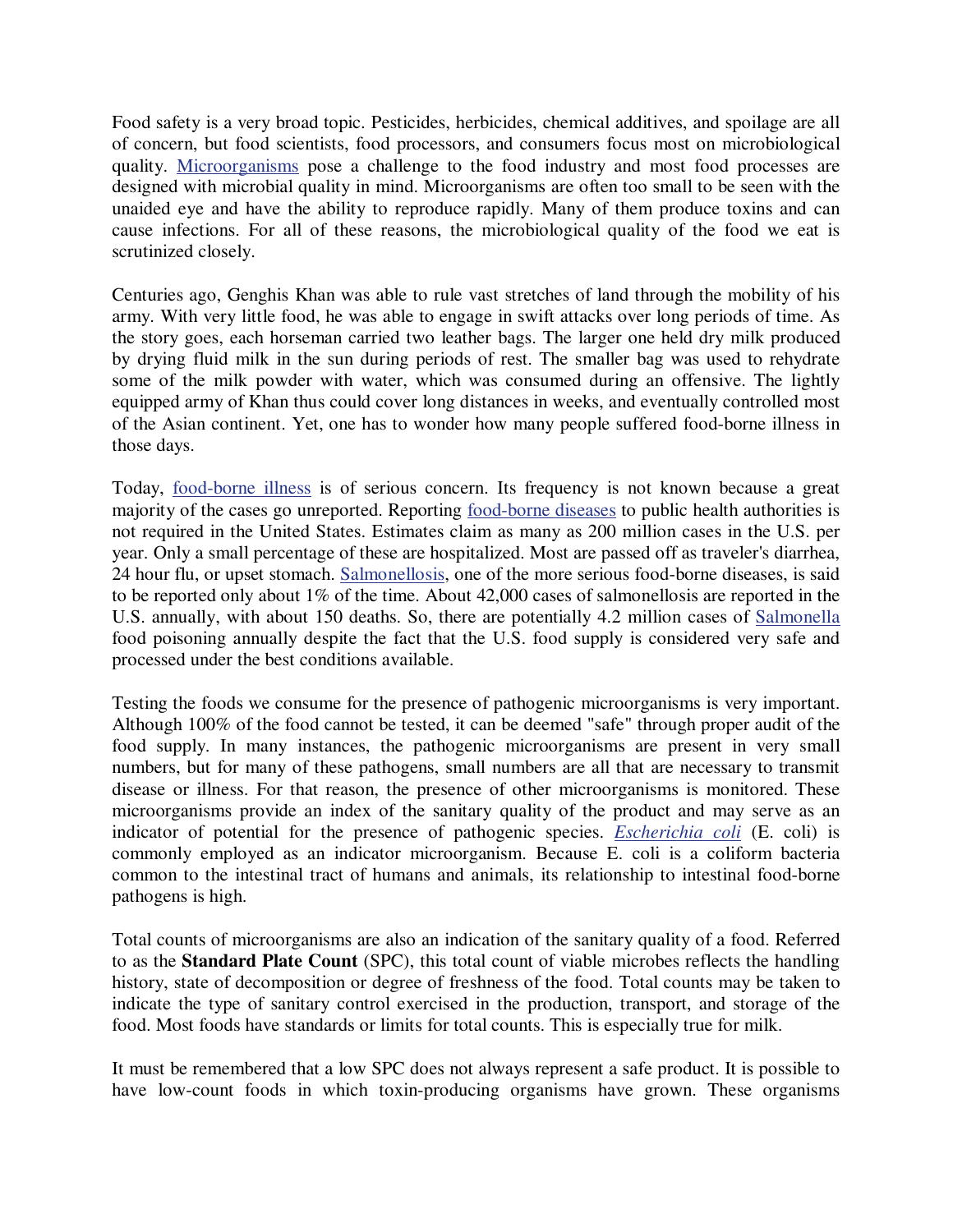produce toxins that remain stable under conditions that may not favor the survival of the microbial cell.

In adopting microbiological standards to milk, the first concern is product safety, followed by shelf-life. The following bacterial counts are standards for milk as recommended by the U.S. Public Health Service:

**Grade A raw milk for pasteurization** Not to exceed 100,000 bacteria per milliliter (ml) prior to commingling with other produced milk; and not exceeding 300,000 per ml as commingled milk prior to pasteurization.

**Grade A pasteurized milk** Not over 20,000 bacteria per ml, and not over 10 coliforms per ml.

The objective of pasteurization is to reduce the total microbial load, or SPC. In addition, pasteurization must destroy all pathogens that may be carried in the milk from the cow, particularly undulant fever, tuberculosis, Q-fever, and other diseases transmittable to humans. This is accomplished by setting the time and temperature of the heat treatment so that certain heat-resistant pathogens, specifically **Mycobacterium tuberculosis** and **Coxiella burnetii** (causative agents of Q-fever and tuberculosis, respectively) would be destroyed if present. Milk pasteurization temperatures are sufficient to destroy all yeasts, mold, and many of the spoilage bacteria.

## **Quality Assurance**

Of all functions in the food industry, Quality Assurance (QA) requires many diverse technical and analytical skills. QA personnel continually monitor incoming raw milk and finished milk products to insure compliance with compositional standards, microbiological standards, and various government regulations. A QA manager can halt production, refuse acceptance of raw material, or stop the shipment if specifications for a product or process are not met. This department does not usually have control over the product unless something has gone wrong.

The major functions of the QA Department are:

**Compliance with specifications** Legal requirements, industry standards, internal company standards, shelf-life tests, customers' specifications.

**Test procedures** Testing of raw materials, finished products, and in-process tests.

**Sampling schedules** Utilize a suitable sampling schedule to maximize the probability of detection while minimizing workload.

**Records and reporting** Maintain all QA records so that customer complaints and legal problems can be dealt with.